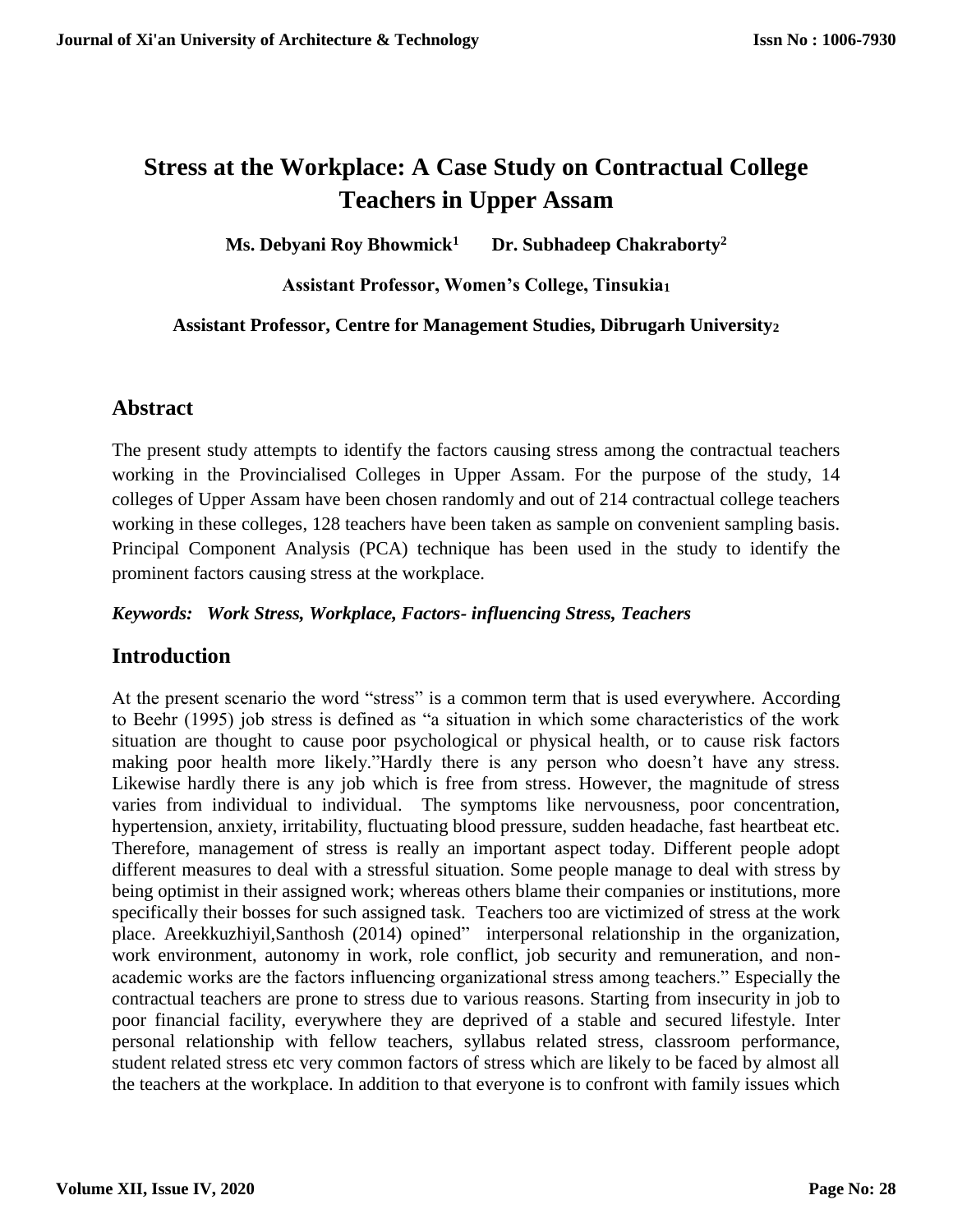actually enhance the stress level. The present study aims to identify the factors causing stress among the contractual teachers working in the Provincialised Colleges in Upper Assam.

# **Literature Review**

Prominent literature has been reviewed on the subject matter of occupational stress of the teachers and endeavor has been made to find the research gap from the previous studies conducted. The results of these studies have enlightened us with many facts and by keeping these points in view the present study is conducted.

| SI                      | Author(s)                                       | <b>Prominent findings</b>                                                                                                                                                                                                                                                                                                          | <b>Research gap</b>                                                                               |  |
|-------------------------|-------------------------------------------------|------------------------------------------------------------------------------------------------------------------------------------------------------------------------------------------------------------------------------------------------------------------------------------------------------------------------------------|---------------------------------------------------------------------------------------------------|--|
| No.<br>$\mathbf{1}$     | Latha, D.S.<br>and<br>Saleendran, P.T. (2012)   | "The study found that female teachers<br>feel moderately stressed with regard to<br>workload,<br>interpersonal<br>relationship,<br>student disciplinary problem and school<br>rules. However, the most dominant factor<br>causing stress among teachers as found in<br>study<br>is<br>student<br>this<br>disciplinary<br>problem." | The<br>parameters<br>related<br>to<br>identifying<br>the<br>factors could have<br>been better.    |  |
| $\overline{2}$          | Accariya, Zaher<br>and<br>Khalil, Mahmood(2016) | "The study found that transformational<br>leadership has a greater impact on the<br>general motivation of teachers compared<br>to the work stress."                                                                                                                                                                                | Conceptual<br>framework<br>could<br>have been better.                                             |  |
| 3                       | Buvaneswari, P.S. (2014)                        | "The findings revealed that family<br>problems followed by job insecurity are<br>the main reasons for stress<br>among<br>teachers. The study also found that the<br>teachers of private schools experience<br>moderate level of job stress."                                                                                       | The<br>parameters<br>related<br>to<br>identifying<br>the<br>factors could have<br>been extensive. |  |
| $\overline{\mathbf{4}}$ | Devi, S.S.<br>and<br>P., Sumitha(2016)          | "The study found that the teachers feel<br>more stressed out with regard to their<br>students'<br>performance.<br>work<br>and<br>However, majority of the respondents<br>reduce their stress by meeting their<br>friends and relatives."                                                                                           | The technique of<br>analysis<br>could<br>have<br>been<br>extensive.                               |  |
| 5                       | Krittika (2015)                                 | "The study found that the measures of<br>occupational stress such as role overload,<br>role<br>ambiguity,<br>conflict,<br>role<br>unreasonable<br>political<br>pressure,                                                                                                                                                           | The study should<br>have more tests to<br>analyze<br>the<br>relationship                          |  |

**Table 1: Prominent studies on the occupational stress of the teachers**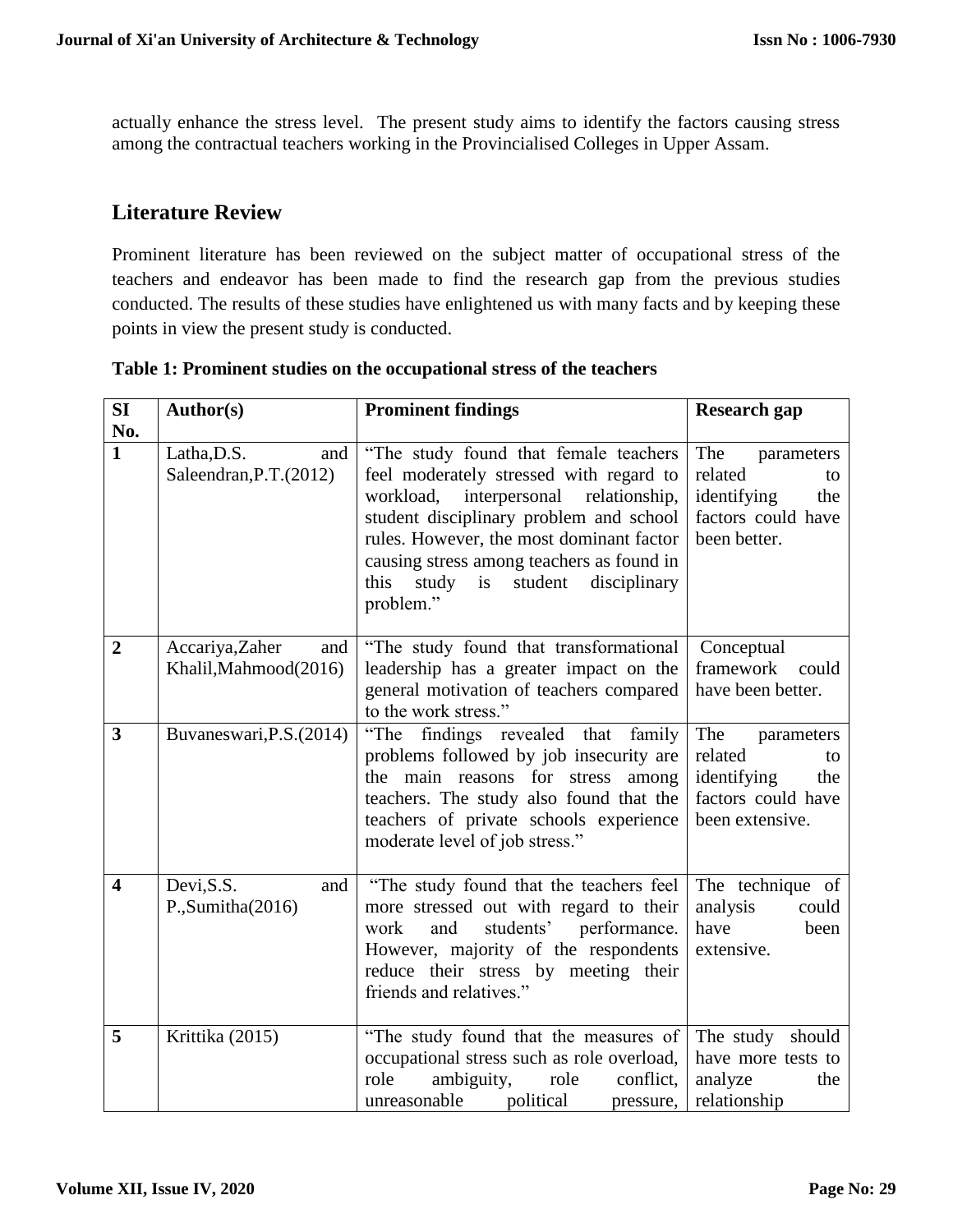| 6              | Shivakumar, B.N.<br>and<br>Chitra, A. (2017) | under-participation,<br>responsibilities,<br>powerlessness<br>negatively<br>etc.<br>are<br>correlated with job satisfaction."<br>"The findings revealed that the maximum<br>respondents are under stress. Workload,<br>additional works like paper correction;<br>special classes etc. are the main factors<br>creating stress."                                                                                                                                                                                   | job<br>between<br>satisfaction<br>and<br>factors<br>of<br>occupational stress<br>More<br>factors<br>should have been<br>included.                                                                |
|----------------|----------------------------------------------|--------------------------------------------------------------------------------------------------------------------------------------------------------------------------------------------------------------------------------------------------------------------------------------------------------------------------------------------------------------------------------------------------------------------------------------------------------------------------------------------------------------------|--------------------------------------------------------------------------------------------------------------------------------------------------------------------------------------------------|
| $\overline{7}$ | Areekkuzhiyil, Santhosh<br>(2014)            | "The findings revealed that interpersonal<br>relationship in the organization, work<br>environment, autonomy in work, role<br>conflict, job security and remuneration,<br>and non-academic works are the factors<br>influencing organizational stress among<br>teachers."                                                                                                                                                                                                                                          | The<br>parameters<br>related<br>to<br>identifying<br>the<br>factors could have<br>been extensive.                                                                                                |
| 8              | Aslam, H. D. (2013)                          | "The findings revealed students' attitude<br>towards studies, increasing time pressure,<br>work load, lack of co-operation among<br>staff<br>members,<br>lack<br>friendly<br>of<br>environment, lesson preparation etc are<br>the factors causing stress among teachers.<br>However, the study also found that most<br>of the private college teachers are under-<br>paid, face more difficulty in preparing<br>lesson plan and they have to work under<br>time pressure than that of public college<br>teachers." | The study is very<br>extensive still with<br>inclusion<br>the<br>of<br>the<br>tests<br>more<br>study would have<br>been<br>better<br>to<br>understand<br>the<br>relationship among<br>variables. |
| 9              | Vibhuti<br>Gupta,<br>et<br>al.(2015)         | "The study revealed that insufficient<br>recognition and reward, job insecurity,<br>inadequate<br>salary,<br>inadequate<br>participation<br>poor<br>in<br>management,<br>standard of students, role conflict, role<br>ambiguity, work overload etc. are some<br>of the factors causing stress among<br>faculty members."                                                                                                                                                                                           | The study is very<br>extensive still with<br>inclusion<br>the<br>of<br>the<br>tests<br>more<br>study would have<br>been<br>better<br>to<br>understand<br>the<br>relationship among<br>variables. |
| <b>10</b>      | Kaur, Rupinder<br>et<br>al.(2013)            | "The findings showed that salary and<br>other benefits followed by working<br>conditions, relations with colleagues, sob<br>security and workload are the major<br>factors causing stress among them."                                                                                                                                                                                                                                                                                                             | Conceptual<br>framework<br>could<br>have been better.                                                                                                                                            |

(Source: Literature review)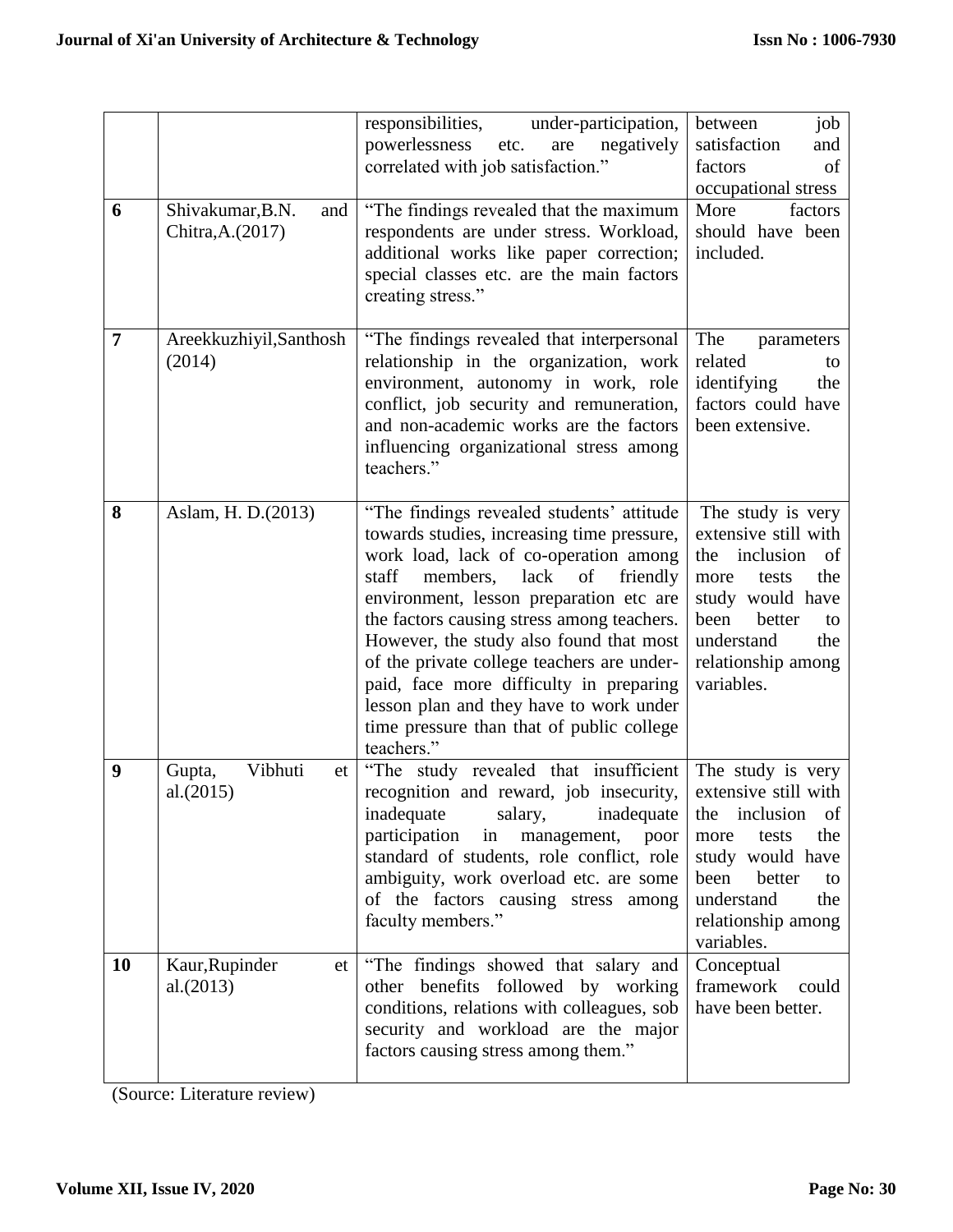# **Problem Statement**

Teachers are the backbone of the society. Like others, they are too supposed to get stressed at their workplace. Prominent literature on teachers' stress suggests that there are multiple factors which propel the teachers to get stressed at their workplaces. Though various studies have been conducted in this field, still limited researches have been found on stress level of contractual teachers. So, the current study focuses on identifying the factors causing stress among the contractual teachers working in the Provincialised Colleges in Upper Assam.

# **Objectives:**

- **●**To know the demographic profile of the contractual teachers.
- ●To identify the factors influencing stress at the work place.

### **Scope:**

The scope of the study is restricted only to the college teachers working on a contractual basis in the 7 districts of Upper Assam which includes: Tinsukia, Dibrugarh, Sivasagar, Jorhat, Golaghat, Dhemaji and Lakhimpur. The study excludes the teachers working on a sanctioned basis. Therefore, the inferences drawn from this study apply only to the teachers of these colleges and not to any other place.

# **Methodology:**

Two colleges have been selected from each district, consisting of 14 colleges based on the convenience of the researchers. The following table shows the names of the colleges selected by the researcher and the number of contractual teachers presently working therein:

| Name of the District Name of Selected Colleges |    |                                  | No. of Contractual |
|------------------------------------------------|----|----------------------------------|--------------------|
|                                                |    |                                  | <b>Teachers</b>    |
| <b>Dhemaji</b>                                 |    | 1. Dhemaji Commerce College      | 04                 |
|                                                |    | 2. Moridhol College              | 21                 |
| <b>Dibrugarh</b>                               |    | Dibru College                    | 51                 |
|                                                |    | Duliajan College                 | 13                 |
| Golaghat                                       |    | <b>Golaghat Commerce College</b> | 19                 |
|                                                |    | 2. H. P. B. Girls' College       | 15                 |
| <b>Jorhat</b>                                  |    | J. B. College                    | 20                 |
|                                                |    | Jorhat College                   | 12                 |
| Lakhimpur                                      |    | Lakhimpur Kendriya Mahavidyalaya | 02                 |
|                                                | 2. | Shankardev Mahavidyalaya         | 05                 |
| <b>Sivasagar</b>                               |    | Moran College                    | Not supplied       |
|                                                | 2. | Sonari college                   | 24                 |
| <b>Tinsukia</b>                                |    | Digboi Mahila Mahavidyalaya      | 14                 |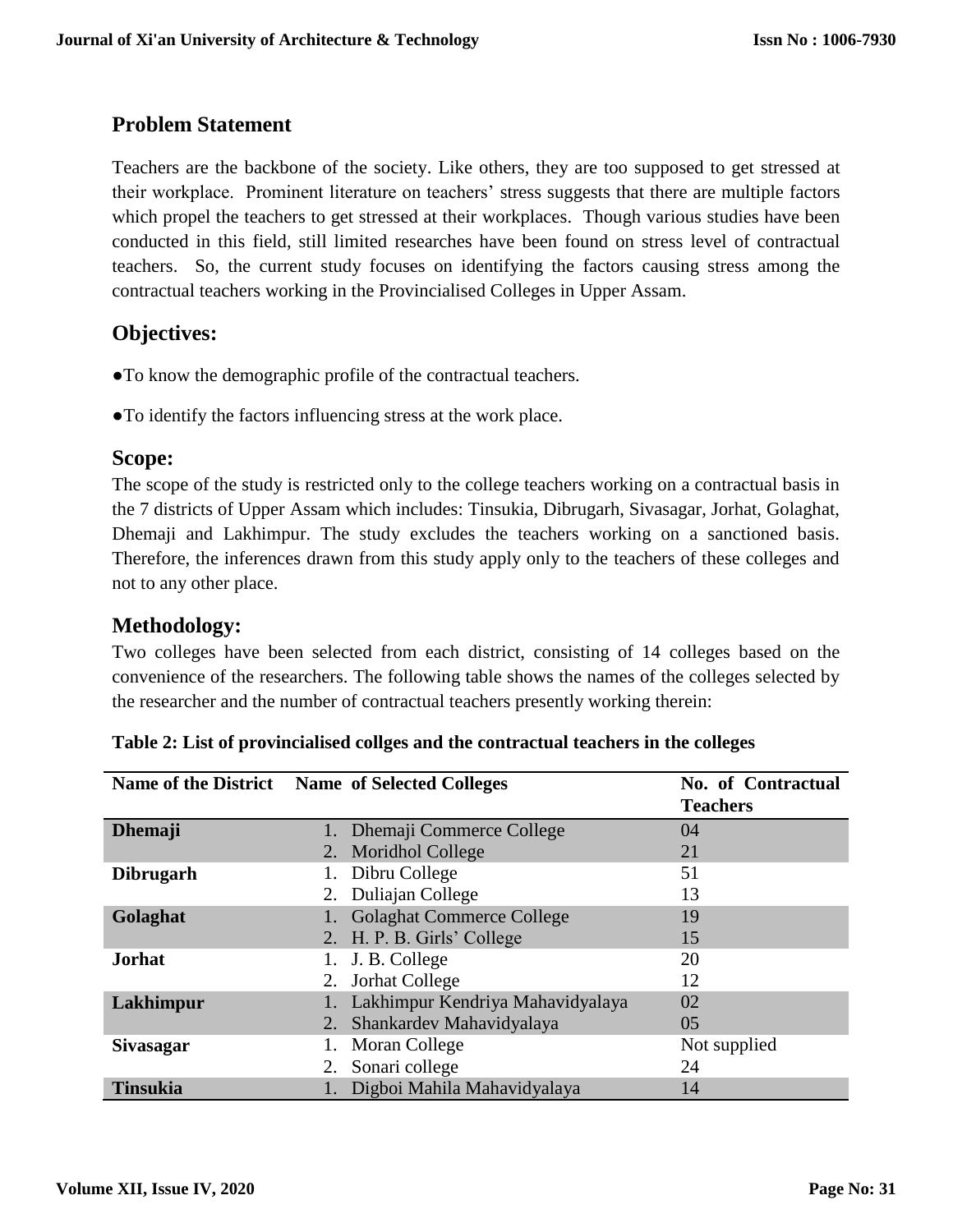|             | Ξ<br>ee<br>$\overline{\phantom{a}}$ |  |
|-------------|-------------------------------------|--|
| —<br>$   -$ |                                     |  |

(Source: Field Survey)

#### *Data Collection:*

The questionnaires were distributed to all the teachers, out of which only 128 could be received from the respondents. Therefore, the study is confined to 128 contractual teachers working in the provincialised colleges of Upper Assam.

#### *Research Tools*

SPSS 20 has been used to analyze the data under which certain tests like Reliability test and Principal Component Analysis have been done.

### **Results and Discussion**

In view of the fulfillment of the first objective, a table on demographic variables of the contractual teachers is shown.

|                         | Description                | <b>Teachers</b> |
|-------------------------|----------------------------|-----------------|
| 1. Age                  | Below 25 years             | 18              |
|                         | $25-35$ years              | 83              |
|                         | $35-45$ years              | 23              |
|                         | $45-55$ years              | 03              |
|                         | Above 55 years             | 01              |
| 2. Gender               | Male                       | 50              |
|                         | Female                     | 78              |
| 3. Marital Status       | Married                    | 52              |
|                         | Unmarried                  | 76              |
| 4. Educational          | <b>Post Graduate</b>       | 101             |
| Qualification           | Post Graduate with M.phil. | 16              |
|                         | Post graduate with Ph.D.   | 08              |
|                         | Post Graduate with both    | 03              |
|                         | M.phil. & Ph.D.            |                 |
| 5. Service Break Every  | Yes                        | 74              |
| Semester                | N <sub>o</sub>             | 54              |
| 6. Time spent in the    | 1-3 hours                  | 12              |
| College                 | 3-5 hours                  | 86              |
|                         | Above 5 hours              | 30              |
| 7. No. of classes taken | 1-3 classes                | 38              |
| daily                   | 3-5 classes                | 90              |

#### **Table 3: Demographic Characteristics of Contractual Teachers**

(Source: Field Survey)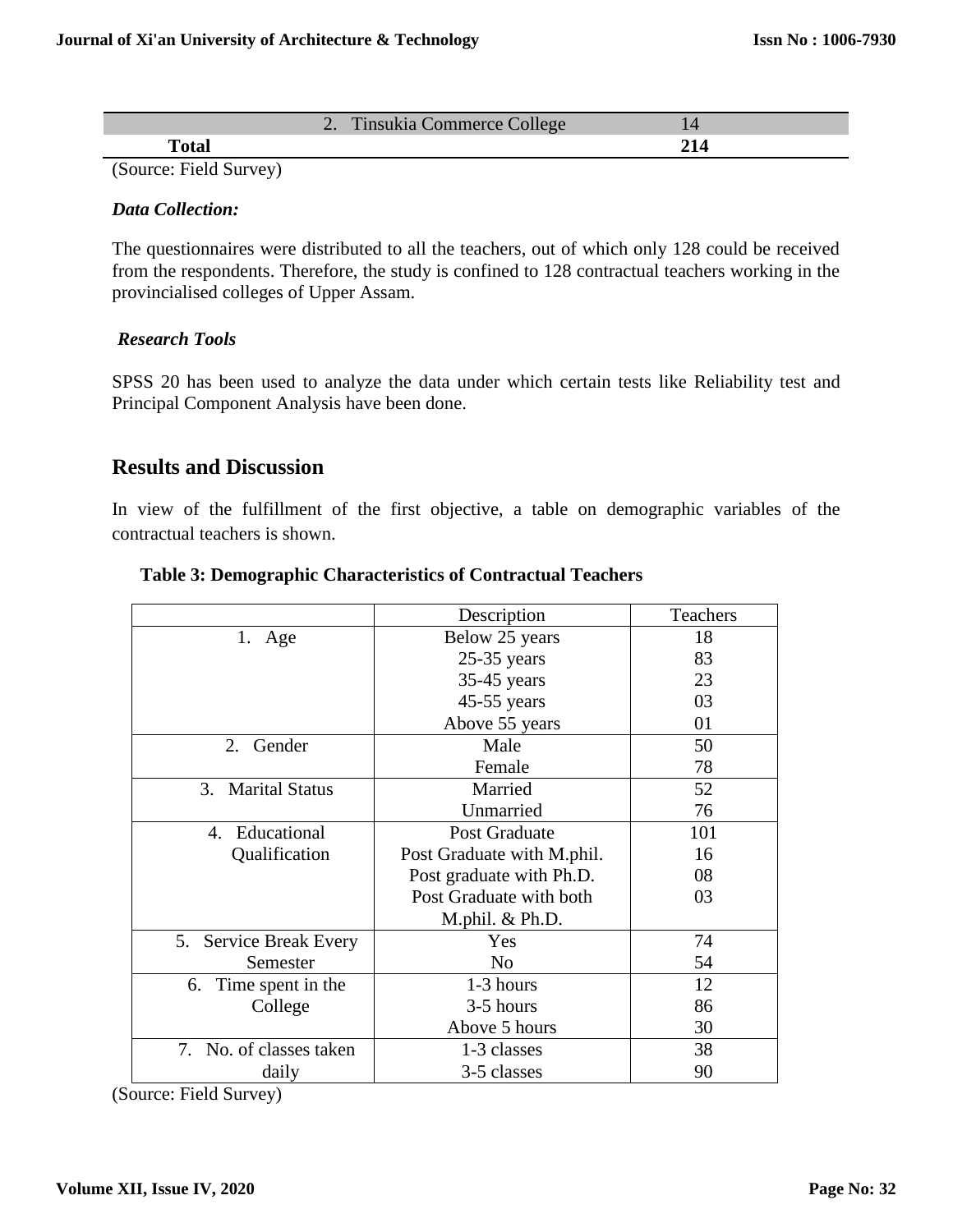### **Interpretation:**

- 1. Most of the contractual teachers are of the age group of 25-35 years.
- 2. Most of the contractual teachers are female.
- 3. Most of the contractual teachers are unmarried.
- 4. Most of the contractual teachers have studied upto post graduation.
- 5. Most of the contractual teachers are given service break every semester.
- 6. Most of the contractual teachers spend 3-5 hours in the college every day.
- 7. Most of the contractual teachers take 3-5 classes every day.

#### **Reliability Statistics**

"Reliability concerns with the measurement of a phenomenon that provides consistent result" (Carmines and Zeller, 1979). "Cronbach Alpha coefficient is a frequently used internal consistency measure of reliability when Likert scales have been used" (Whitley, 2002, Robinson, 2009). The reliability coefficient of 0.70 is adequate for research instruments (Whitley, 2002, Robinson, 2009)."

#### **Table 4. Cronbach alpha**

|        | Cronbach's Alpha | N of Items |
|--------|------------------|------------|
|        | פס⊤              |            |
| $\sim$ | $\cdots$         |            |

Source: Field Survey

#### N= 128 respondents

#### **Interpretation:**

1. The table 1 shows the scale reliability from which data have been drawn. The research instrument for the study consists of 20 items, which show the Cronbach alpha co-efficient value to be .793. A reliability co-efficient of 0.70 or above is considered to be acceptable.

#### **Table 5.Item-total statistics**

|    |                                                                                             | Cronbach's Alpha if<br><b>Item Deleted</b> | <b>Validity</b> |
|----|---------------------------------------------------------------------------------------------|--------------------------------------------|-----------------|
|    | <b>Factors Influencing Stress at the Work Place</b>                                         |                                            |                 |
| 1. | It is very difficult for me to give equal<br>attention to students due to large class size. | .794                                       | Valid           |
| 2. | It is very difficult to maintain discipline in<br>class these days.                         | .787                                       | Valid           |
| 3. | The number of faculty members to run the<br>department is not enough.                       | .791                                       | Valid           |
| 4. | remain under tension<br>due<br>to<br>poor<br>performance of the students.                   | .787                                       | Valid           |
| 5. | There is lack of opportunities for professional<br>growth.                                  | .780                                       | Valid           |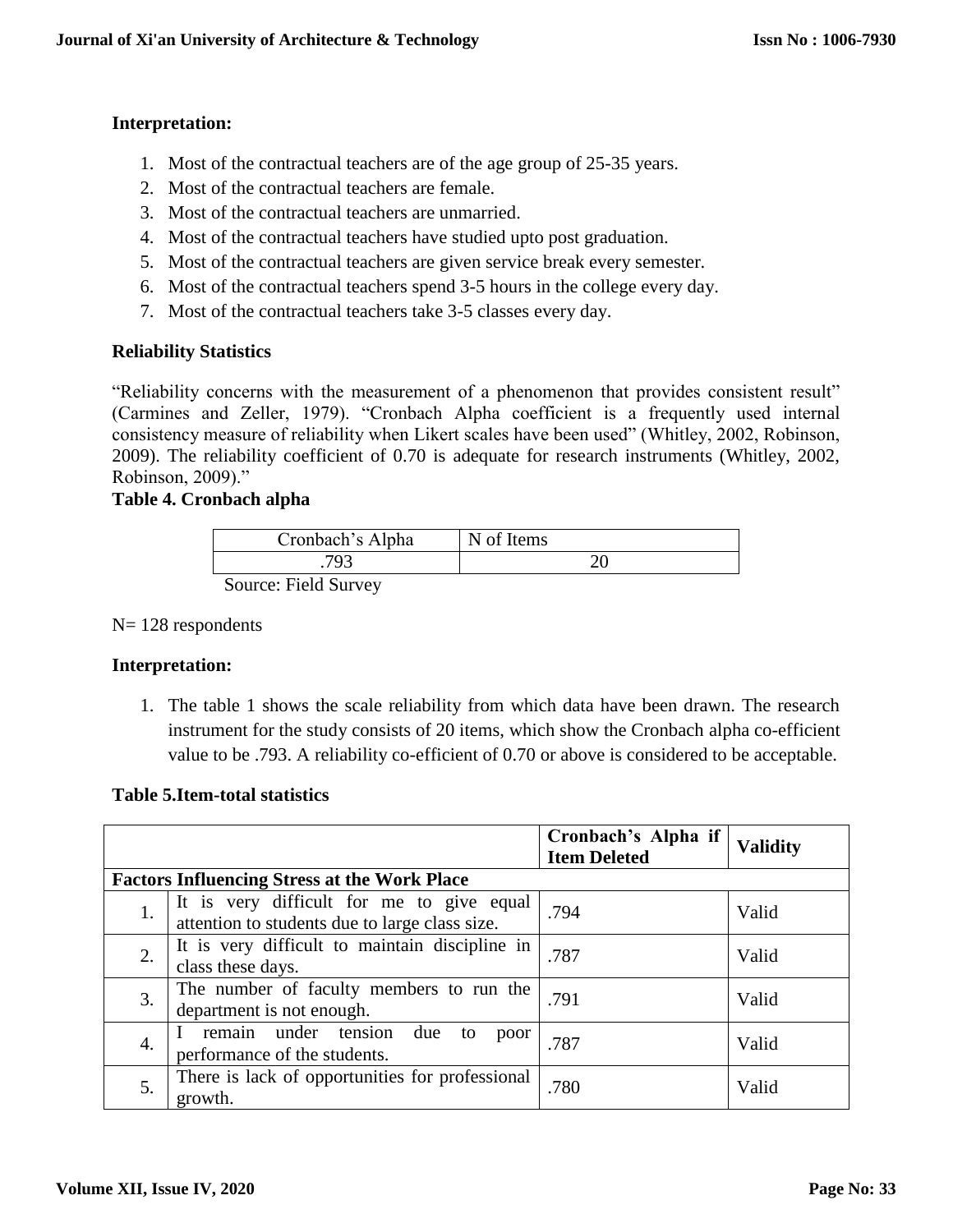| 6.   | Mutual understanding doesn't exist among<br>colleagues.                                                            | .783 | Valid |
|------|--------------------------------------------------------------------------------------------------------------------|------|-------|
| 7.   | There is no professional interaction among<br>colleagues                                                           | .792 | Valid |
| 8.   | I am unable to attend social occasions like<br>family get-togethers, marriages etc. due to my<br>work commitments. | .793 | Valid |
| 9.   | am unable to balance<br>$\mathbf{I}$<br>between<br>my<br>professional and personal life.                           | .789 | Valid |
| 10.1 | I cannot give enough time to my family.                                                                            | .781 | Valid |
| 11.  | My job doesn't allow me sufficient time for<br>rest and recreation.                                                | .783 | Valid |
| 12.  | I do not have pleasant working environment                                                                         | .777 | Valid |
| 13.  | I remain under tension/anxiety with regard to<br>renewal of service after the break in service.                    | .787 | Valid |
|      | 14. I feel insecure about my job.                                                                                  | .785 | Valid |
| 15.  | I do not get remuneration according to my<br>workload/educational qualification.                                   | .776 | Valid |
| 16.  | There is no/less scope for salary increment, if<br>applicable.                                                     | .787 | Valid |
| 17.1 | I am unable to concentrate in my self-<br>development activities due<br>excessive<br>to<br>workload.               | .776 | Valid |
| 18.  | Workload is not fair and reasonable.                                                                               | .781 | Valid |
| 19.  | My remuneration is not sufficient to maintain<br>my family and my status.                                          | .774 | Valid |
|      | 20. I am not happy with my present salary.                                                                         | .785 | Valid |

#### **Principal Component Analysis:**

Principal Component Analysis has been applied in the present study to identify the factors causing stress at the work place. The result of which has been shown and analyzed below:

#### **Table 6: KMO and Bartlett's Test**

| Kaiser-Meyer-Olkin Measure of Sampling<br>Adequacy. | .662                     |                |
|-----------------------------------------------------|--------------------------|----------------|
| <b>Bartlett's Test of</b>                           | Approx. Chi-Square<br>Df | 835.301<br>190 |
| Sphericity                                          | S12.                     | .000           |

#### **Interpretation:**

1. The above table depicts Kaiser-Meyer-Olkin (KMO) measure of sampling adequacy reflects score of (.662), which is more than the recommended level 0.50 level.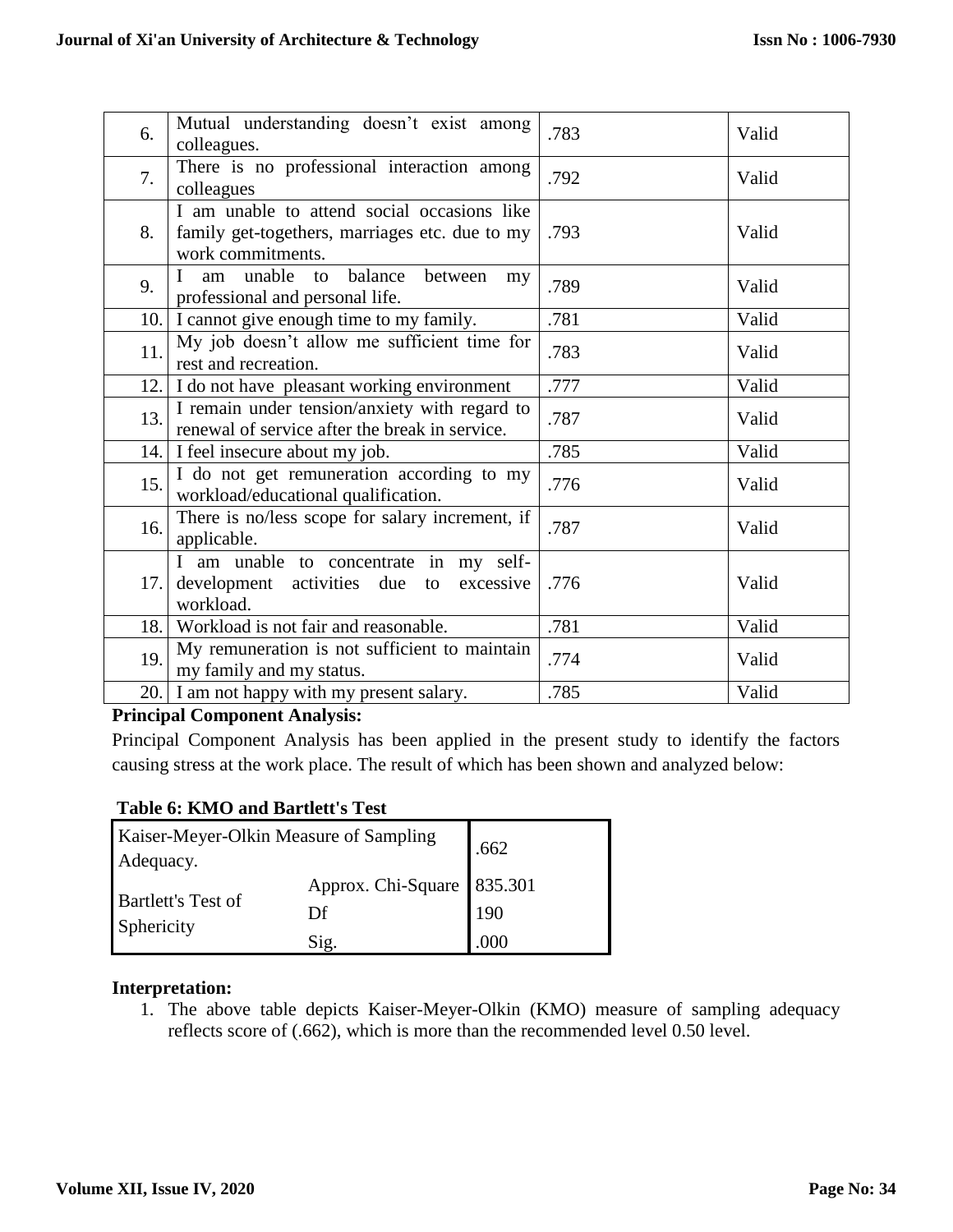| Component        | Initial Eigen values |                        |                          |       | Extraction Sums of Squared Rotation<br>Loadings |                          |       | Squared<br>Sums<br>of<br>Loadings |              |  |
|------------------|----------------------|------------------------|--------------------------|-------|-------------------------------------------------|--------------------------|-------|-----------------------------------|--------------|--|
|                  | Total                | $\%$<br>of<br>Variance | Cumulative Total<br>$\%$ |       | $\%$<br>of<br>Variance                          | Cumulative Total<br>$\%$ |       | $\%$<br>of  <br>Variance          | Cumulative % |  |
| $\overline{1}$   | 4.359                | 21.796                 | 21.796                   | 4.359 | 21.796                                          | 21.796                   | 2.677 | 13.383                            | 13.383       |  |
|                  | 2.502                | 12.510                 | 34.307                   | 2.502 | 12.510                                          | 34.307                   | 2.440 | 12.199                            | 25.582       |  |
| $\frac{2}{3}$    | 2.121                | 10.607                 | 44.914                   | 2.121 | 10.607                                          | 44.914                   | 1.989 | 9.945                             | 35.526       |  |
| $\overline{4}$   | 1.313                | 6.564                  | 51.478                   | 1.313 | 6.564                                           | 51.478                   | 1.736 | 8.679                             | 44.206       |  |
| $\overline{5}$   | 1.168                | 5.841                  | 57.319                   | 1.168 | 5.841                                           | 57.319                   | 1.664 | 8.320                             | 52.525       |  |
| $\sqrt{6}$       | 1.106                | 5.530                  | 62.849                   | 1.106 | 5.530                                           | 62.849                   | 1.582 | 7.909                             | 60.435       |  |
| $\boldsymbol{7}$ | 1.060                | 5.298                  | 68.147                   | 1.060 | 5.298                                           | 68.147                   | 1.542 | 7.712                             | 68.147       |  |
| $\bf{8}$         | .889                 | 4.445                  | 72.592                   |       |                                                 |                          |       |                                   |              |  |
| 9                | .776                 | 3.879                  | 76.470                   |       |                                                 |                          |       |                                   |              |  |
| 10               | .716                 | 3.579                  | 80.049                   |       |                                                 |                          |       |                                   |              |  |
| 11               | .617                 | 3.083                  | 83.133                   |       |                                                 |                          |       |                                   |              |  |
| 12               | .595                 | 2.977                  | 86.110                   |       |                                                 |                          |       |                                   |              |  |
| 13               |                      |                        |                          |       |                                                 |                          |       |                                   |              |  |
|                  | .530                 | 2.652                  | 88.761                   |       |                                                 |                          |       |                                   |              |  |
| 14               | .511                 | 2.553                  | 91.314                   |       |                                                 |                          |       |                                   |              |  |
| 15               | .400                 | 2.000                  | 93.314                   |       |                                                 |                          |       |                                   |              |  |
| 16               | .359                 | 1.793                  | 95.107                   |       |                                                 |                          |       |                                   |              |  |
| 17               | .300                 | 1.500                  | 96.607                   |       |                                                 |                          |       |                                   |              |  |
| 18               | .284                 | 1.421                  | 98.028                   |       |                                                 |                          |       |                                   |              |  |
| 19               | .242                 | 1.208                  | 99.236                   |       |                                                 |                          |       |                                   |              |  |
| 20               | .153                 | .764                   | 100.000                  |       |                                                 |                          |       |                                   |              |  |

**Table 7: Total Variance Explained**

Extraction Method: Principal Component Analysis.

### **Interpretation:**

1. The table 3 identifies 7 components/ dimensions causing stress at the work place among the contractual teachers, which explain 68.15% of the total variance.

|                     |  |  |  | Table 8: Principal Component Analysis with Rotated Component Matrix and |  |
|---------------------|--|--|--|-------------------------------------------------------------------------|--|
| <b>Communality:</b> |  |  |  |                                                                         |  |

| <b>Dimensions</b>            | <b>Variables</b> | <b>Components</b> |  |   |   |  |                    |
|------------------------------|------------------|-------------------|--|---|---|--|--------------------|
|                              |                  |                   |  | ↵ | J |  | <b>Communality</b> |
| Insufficient<br>Remuneration | St15             | .872              |  |   |   |  | .792               |
|                              | St19             | .853              |  |   |   |  | .789               |
|                              | St20             | .610              |  |   |   |  | .508               |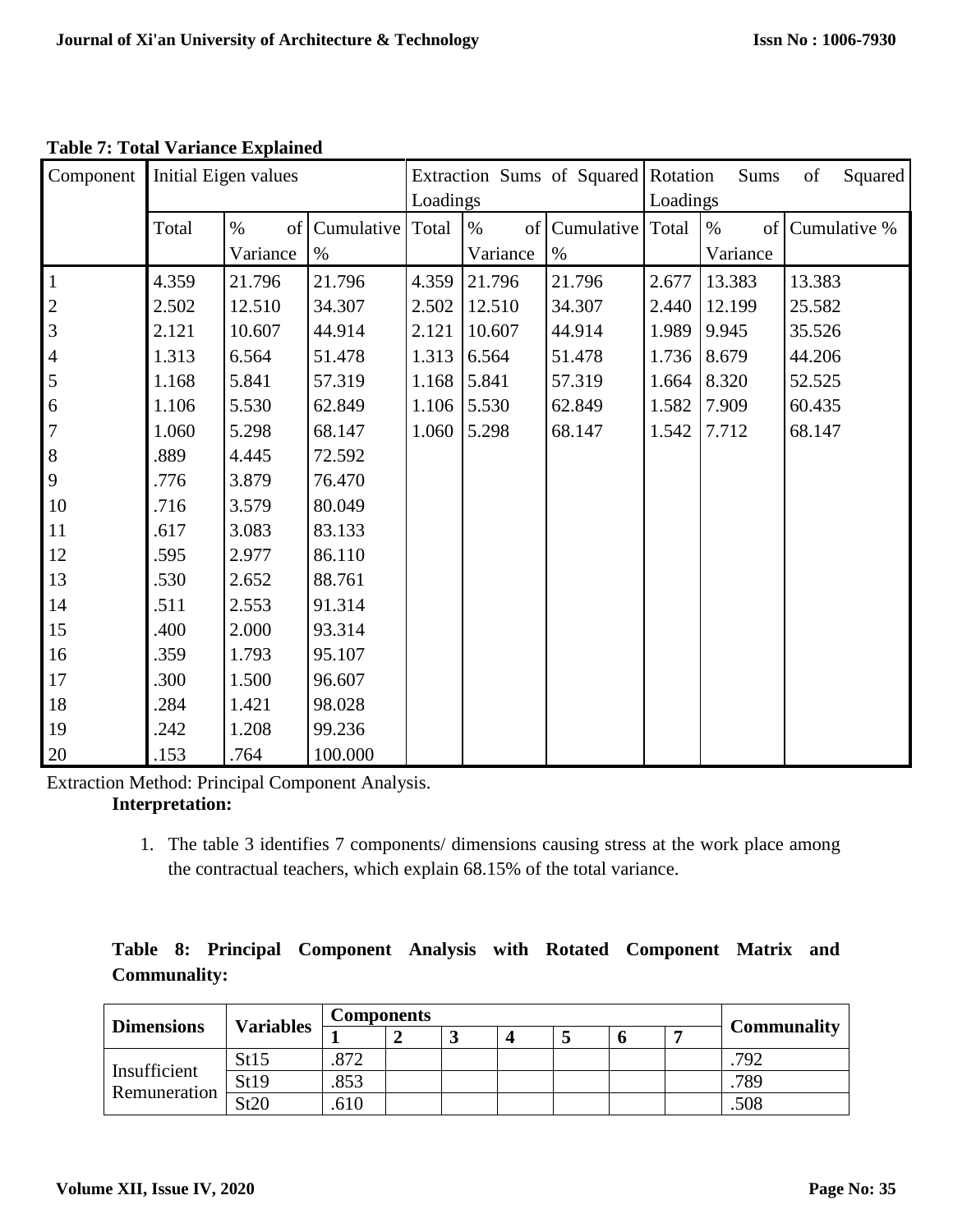|                       | St16            | 499 |      |      |      |      |      |      | .510 |
|-----------------------|-----------------|-----|------|------|------|------|------|------|------|
| Work-life<br>conflict | St <sub>8</sub> |     | .773 |      |      |      |      |      | .667 |
|                       | St <sub>9</sub> |     | .763 |      |      |      |      |      | .637 |
|                       | St10            |     | .713 |      |      |      |      |      | .683 |
|                       | St11            |     | .536 |      |      |      |      |      | .630 |
| Personal              | St5             |     |      | .784 |      |      |      |      | .709 |
| factors               | St <sub>2</sub> |     |      | .754 |      |      |      |      | .746 |
| Job Insecurity        | St13            |     |      |      | .709 |      |      |      | .675 |
|                       | St14            |     |      |      | .639 |      |      |      | .717 |
| Classroom             | St <sub>3</sub> |     |      |      |      | .799 |      |      | .732 |
| related factors       | St1             |     |      |      |      | .609 |      |      | .604 |
| Interpersonal         | St <sub>6</sub> |     |      |      |      |      | .863 |      | .821 |
| Relations             | St7             |     |      |      |      |      | .573 |      | .748 |
| Workload              | St18            |     |      |      |      |      |      | .567 | .593 |
|                       | St17            |     |      |      |      |      |      | .495 | .717 |
|                       | St12            |     |      |      |      |      |      | .341 | .542 |

(Source: Compiled from field survey)

#### **Dimension I: Insufficient Remuneration**

This dimension has four (4) items/variables namely st15 (imbalance between workload and remuneration), st19 (insufficient remuneration to maintain family and status), st20 (unhappy with present remuneration), st16 (less scope for salary increment) with factor loadings .872, .853, .610 and .499 respectively.

#### **Dimension II: Work-life Conflict**

This dimension has four (4) variables namely st8 (inability to attend social occasions due to work commitments), st9 (inability to balance between professional and personal life), st10 (difficulty to give enough time to family), st11 (insufficient time for rest and recreation) with factor loadings .773, .763, .713, and .536 respectively.

#### **Dimension III: Personal Factors:**

This dimension has two (2) variables namely st5 (lack of opportunities for professional growth), st2 (difficulty to maintain discipline in class) with factor loadings .784 and .754 respectively.

#### **Dimension IV: Job Insecurity**

This dimension has two (2) variables namely st13 (tension due to renewal of service after the break in service) and st14 (insecurity about job) with factor loadings .709 and .639 respectively.

#### **Dimension V: Classroom related factors**

This dimension has two (2) variables namely st3 (insufficient faculty members in the department), st1 (difficulty to give equal attention due large class size) with factor loadings .799, and .609 respectively.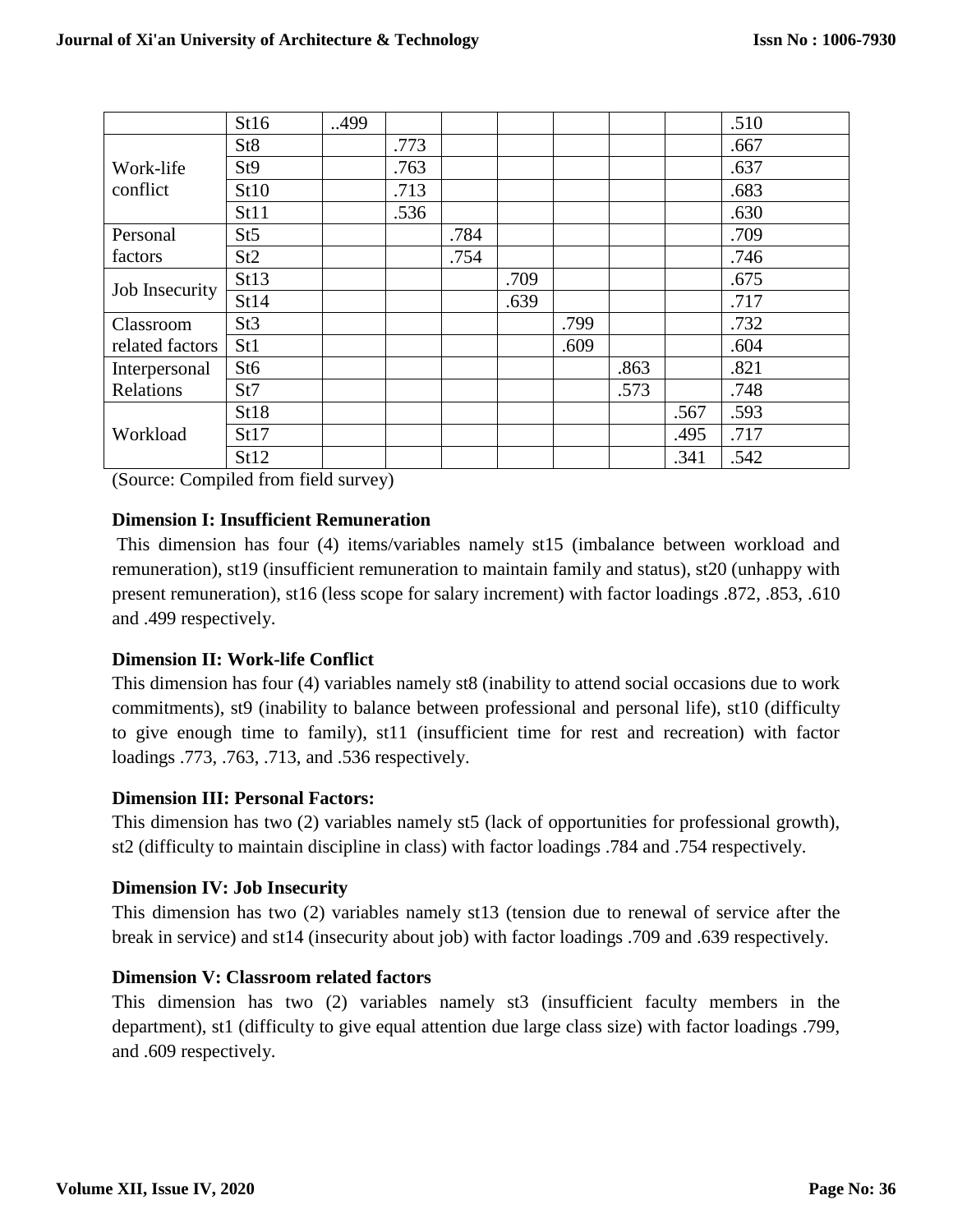#### **Dimension VI: Interpersonal Relations**

This dimension has two (2) variables namely st6 (non-existence of mutual understanding among colleagues), st7 (no professional interaction among colleagues) with factor loadings .863, and .573 respectively.

#### **Dimension VII: Workload**

This dimension has three (3) variables namely st18 (unfair and unreasonable workload), st17 (inability to concentrate in self development activities due to excessive workload) and st12 (unpleasant working environment) with factor loadings .567, .495 and .341 respectively.



**A Schematic Diagram of the Conceptual Framework**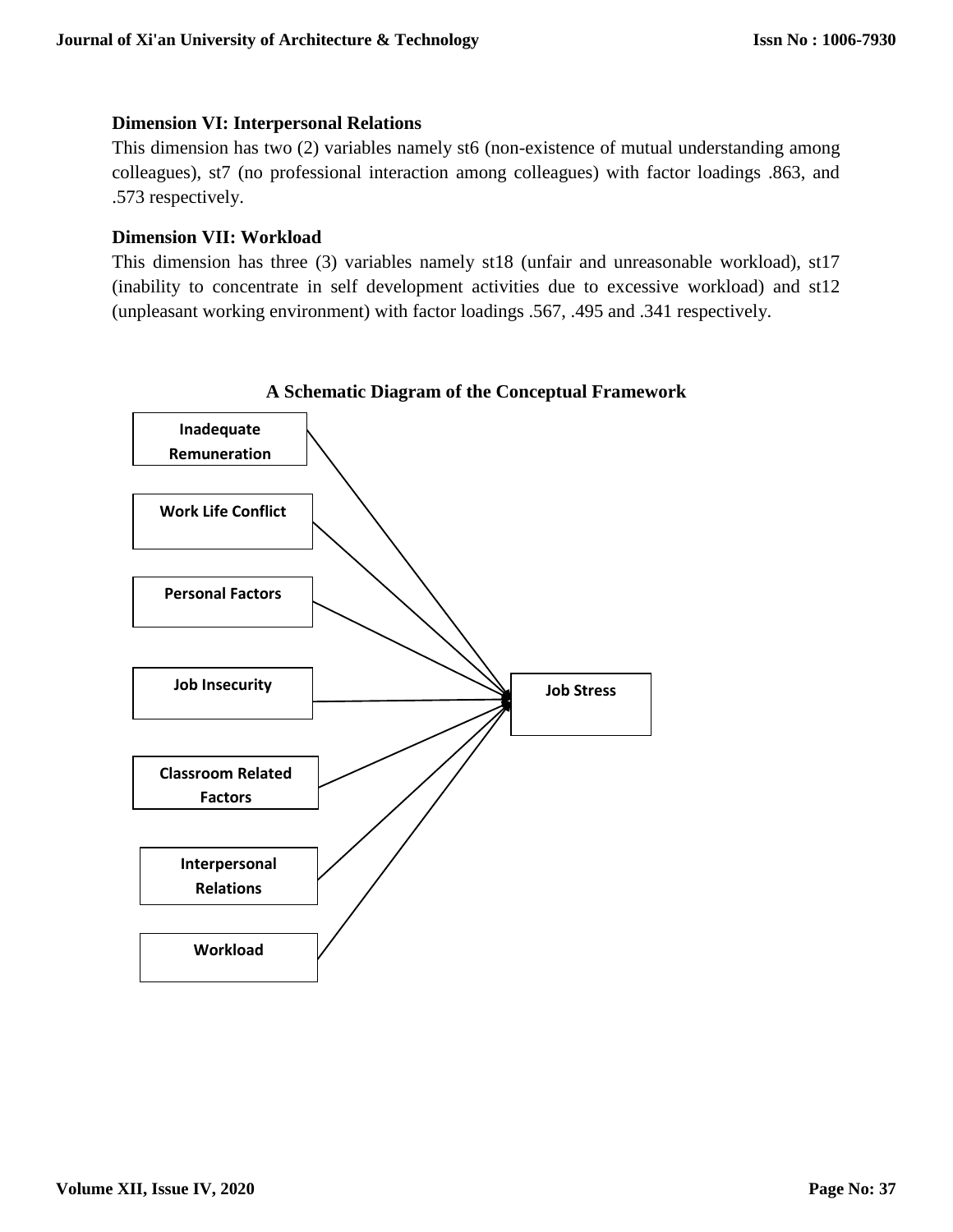# **Conclusion**

It can be concluded that insufficient remuneration is the major factor influencing stress at the work place among the contractual teachers, followed by work life conflict, personal factors, job insecurity, classroom related factors, interpersonal relations and workload. It is also clear from the study that most of the teachers are given service break every semester, resulting in job insecurity among them and thereby resulting in increase in employees' turnover and decrease in the efficiency level of the employees.

# **References**

- 1. A., Sukumar and M., Kanagarathinam (2016). A study on occupational stress among college teachers in self-financing college in Coimbatore District. International Journal of Advance Research and Innovative ideas in Education, 2(5), 90-94.
- 2. Abirami, V. (2012). Levels of stress among college teachers with reference to Coimbatore District. Researchers World- Journal of Arts, Science and Commerce, 3(4), 93-104.
- 3. Accariya, Zaher and Khalil, Mahmood (2016). The relations between management style and work stress among the Arab teachers in Israel. Indian Journal of Research-PARIPEX, 5(8), 372-377.
- 4. Aslam, H. D. (2013). Exploring stress factors among college teachers of Pakistan. International Journal of Learning and Development. 3(4), 137-148.
- 5. Beehr, Terry A. (1995), *Psychological Stress in the Workplace,* London and New York.
- 6. Bezborah, Pranjal and Bhowmick, D.R. (2018). Occupational stress and its management with reference to teachers: A review. Remarking an analisation, 3(4), 139-147.
- 7. Bhowmick, D.R. (2019). Occupational Stress Management Strategies of Teachers: A study of three provincialised colleges in Tinsukia District. Think India (Quarterly Journal), 22 (10), 341-348.
- 8. Bhuin, P.K.(2016). Is teaching stressful? A Review of Literature on Global Higher Education Sector. Asian Journal of Management Research, 6 (3), 599-609.
- 9. Buvaneswari, P.S.(2014). Job related stress on teachers in self-financing schools in Chennai. International Journal of Scientific Research, 3, (7), 72-73.
- 10. Cronbach L., J & Meehl, P.E (1995). Construct Validity in Psychological Tests. Psychological Bulletin. 52, 281-302.
- 11. Devi, S.S. and P, Sumitha (2016). An empirical study on stress among faculty working in arts and science colleges. Indian Journal of Research-PARIPEX, 5(3), 218-220.
- 12. Dua, K. and Sangwan, V. (2017). Study on Stress among Female High School Teachers of Haryana. The International Journal of Indian Psychology, 4 (2), 116-121.
- 13. Ekundayo, H.T. and Kolawole, A.O. (2013). Stress among secondary school teachers in Ekiti State, Nigeria. Journal of Educational and social Research, 3 (2), 311-315.
- 14. Gupta, Vibhuti et al. (2015). Occupational stress among faculty members: A review of literature. Internatioanl journal of research and development- A management review, 4 (2), 18-27.
- 15. Jain, Geetika et al. (2015). Psycho-social factors causing stress: A study of teacher educators. Journal of Education and practice, 6 (4), 125-130.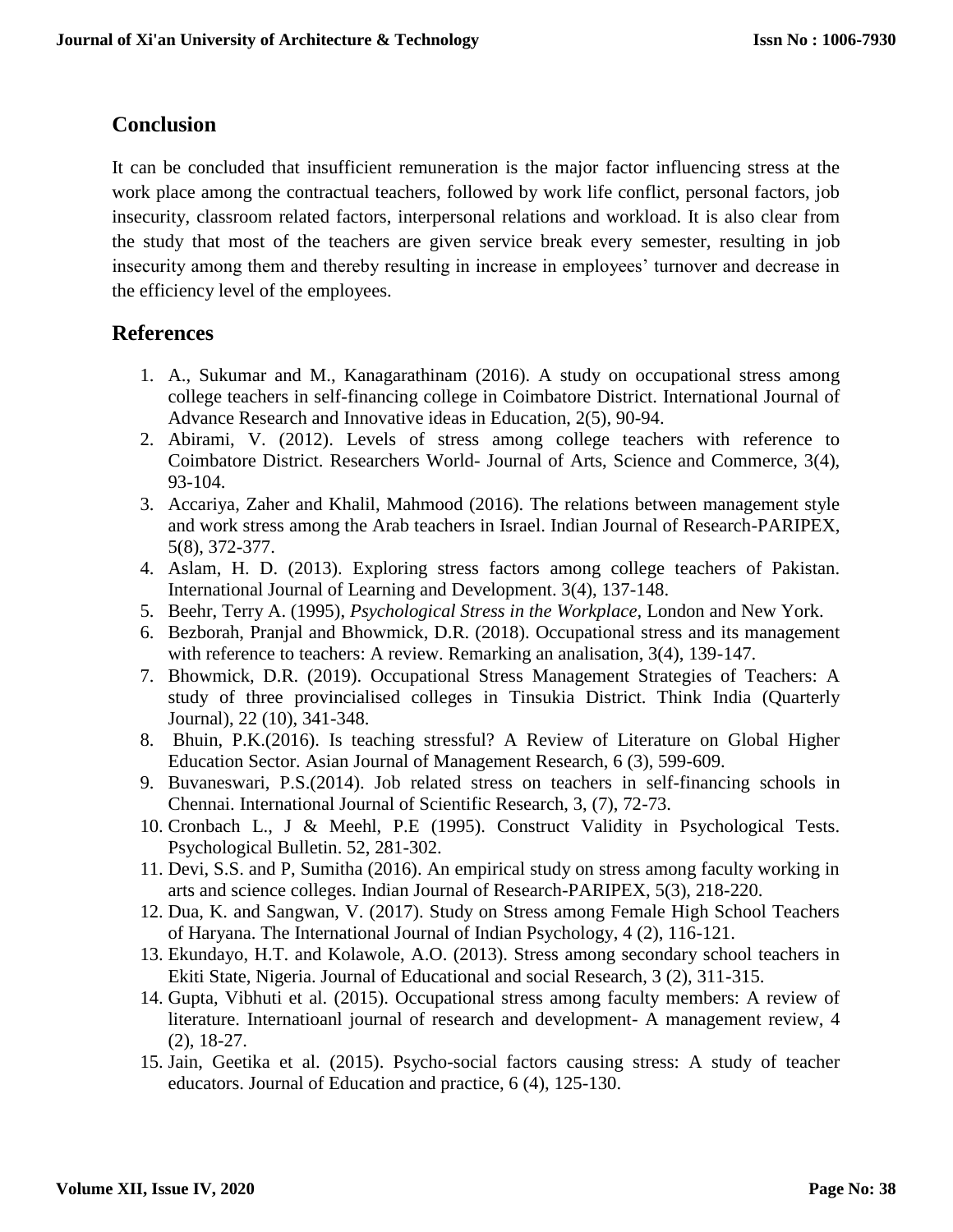- 16. Jayaraj, S.S. (2013). Occupational stress among the teachers of the higher secondary schools in Madurai District, Tamil Nadu. IOSR- Journal of Business & Management, 7 (5), 63-76.
- 17. Jenitta, J.N. and Mangaleswaran, T. (2016). Factors affecting the stress of teachers: A special reference to Tricomalee district. International Journal of Engineering Science and Computing, 6(9), 2328-2333.
- 18. Kaur, Rupinder et al. (2013). Job Stress among College Teachers in Doaba Region of Punjab. International Journal of Advanced Research in Management and Social Sciences, 2(3), 1-13.
- 19. Krishnakumar, K. and Kavitha, S. (2014). Working Environment and Stress: A Study on with reference to Private College Faculty. Indian Journal of Research-PARIPEX, 3(9), 30-31.
- 20. Krittika (2015). Job Satisfaction Vs. Occupational Stress-An Empirical Analysis. Indian Journal of Applied Research, 5(10), 617-619.
- 21. Kuma, Narendra and Kandpal, Geeta (2017). Role Stress among Primary Teachers of Government & Private Schools of East Delhi. Indian Journal of Research-PARIPEX, Vol. 6 (6), 131-132.
- 22. Kumar, Dhrub and Deo, J.M. (2011). Stress and Work Life of College Teachers. Journal of the Indian Academy of Applied Psychology, 37, 78-85.
- 23. Kumar, R. and Kumar,S. (2015). Stress among female teachers of rural government elementary schools. International Global Journal for Research Analysis, 4(6), 111-112.
- 24. Kushwaha, S. (2014). Stress Management at Workplace. Global Journal of Finance and Management, 6 (5), 469-472.
- 25. Latha, D.S. and Saleen, P.T. (2012). A study on Stress Level and its Influencing factors among female teachers in self-financing schools. Indian Journal of Research-PARIPEX, 1 (11), 100-103.
- 26. M, Ophela.J. A Study on Stress among  $8<sup>th</sup>$ -12<sup>th</sup> std. School Teachers in Selected Schools in Chennai. IOSR Journal of Humanities and Social Science, 77-83.
- 27. Malik,Umender and Anju (2015). A study of occupational stress among secondary school teachers in relation to their self-efficacy. Indian Journal of Applied Research, 5 (12), 429- 431.
- 28. Manduku, Joshua et al. (2016). Stress Management Strategies and their effects on Teachers' Commitment in Primary Schools in Sabatia District, Vihiga County, Kenya. Education Research Journal, 6(1), 1-12.
- 29. Nagra, Vipinder and Kaur, Harpreet (2014). Occupational stress and coping strategies among secondary school teachers. Scholars Journal of Arts, Humanities and Social Sciences, 2(5C), 763-768.
- 30. Nayak, Jayashree (2008). Factors Influencing Stress and Coping Strategies among the Degree College Teachers of Dharwad City, Karnataka, Thesis submitted to the University of Agricultural Sciences, Dharwad July, 2008.
- 31. Oboegbulem, A. (2004). Teacher Stress and Management. Lagos: Vista Books Limited.
- 32. P, Sindhu.K.(2014). A Study on stressors among College Teachers. IOSR Journal of Business and Management, 16(7), 37-41.
- 33. Pabla, M.S. (2012). Occupational Stress amongst Teachers of Professional Colleges in Punjab. Indian Journal of Research-PARIPEX, 1(9), 112-114.